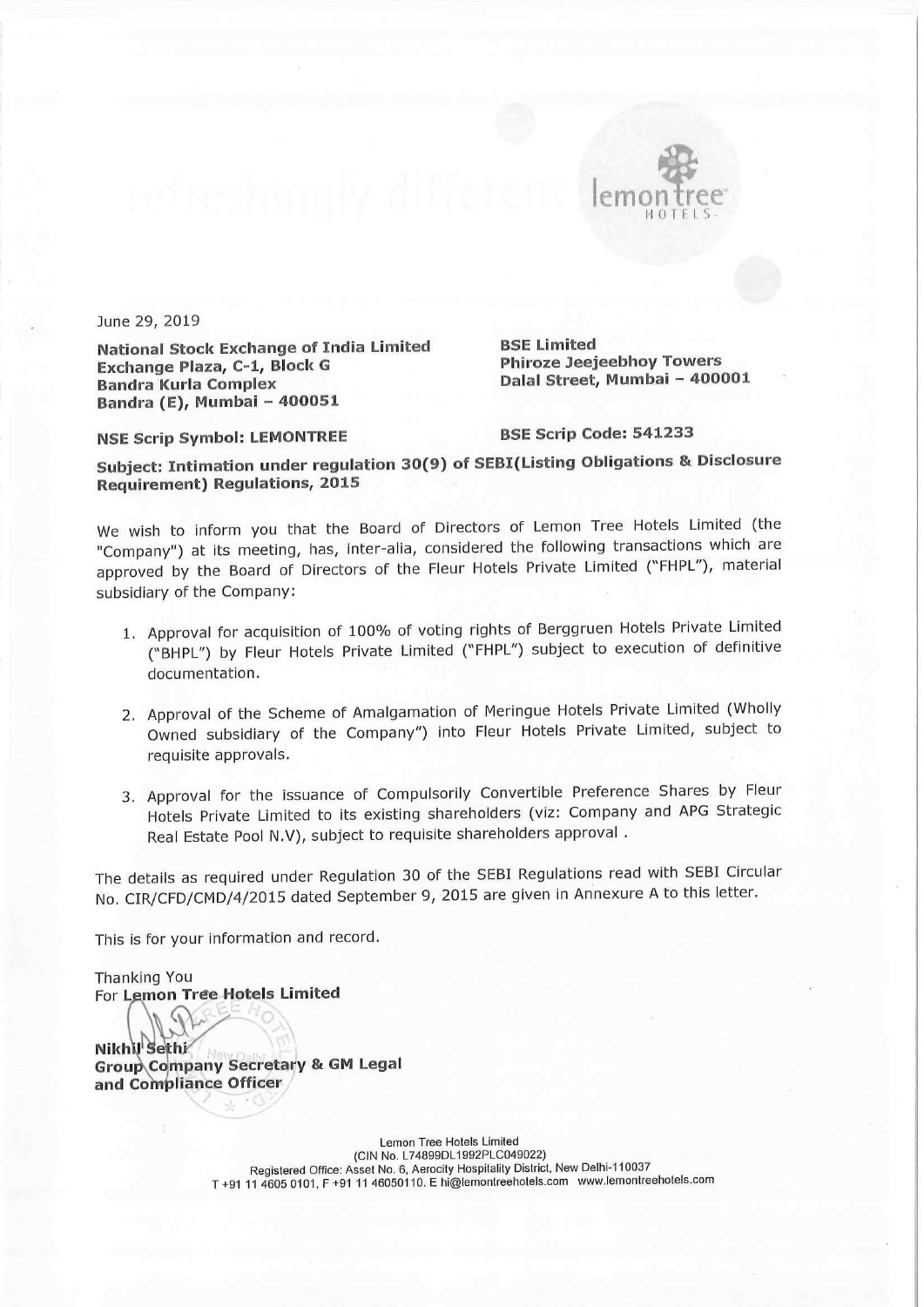

## Annexure A

## Approval for Acguisition of 100% of voting rights of Berggruen Hotels Private Limited

| <b>Particulars of Acquisition</b>                                                                                                                                                                                  |                                                                                                                                                                                            |
|--------------------------------------------------------------------------------------------------------------------------------------------------------------------------------------------------------------------|--------------------------------------------------------------------------------------------------------------------------------------------------------------------------------------------|
| Name of the Target Entity                                                                                                                                                                                          | Berggruen Hotels Private Limited                                                                                                                                                           |
| Whether the acquisition would fall with related<br>party transaction(s)<br>and<br>whether<br>the<br>promoter/promoter group/group<br>companies                                                                     | <b>No</b>                                                                                                                                                                                  |
| have any interest in the entity being acquired?<br>If yes nature of interest and details thereof and<br>whether the same is done at 'arms length'                                                                  |                                                                                                                                                                                            |
| Industry to which the entity acquired belongs                                                                                                                                                                      | <b>Hotel Industry</b>                                                                                                                                                                      |
| Objects and effects of acquisition(including but<br>not limited to, disclosure of reasons<br>for<br>acquisition of target entity, if its business is<br>outside the main line of business of the listed<br>entity) | 100% acquisition of voting rights<br>of<br>Berggruen Hotels Private Limited(owner of<br>Keys Hotels in India) by Fleur Hotels<br>Private Limited(a material subsidiary of<br>the Company). |
|                                                                                                                                                                                                                    | Berggruen Hotels Private Limited will<br>become an indirect subsidiary of Lemon<br>Tree Hotels Limited upon such acquisition.                                                              |
| Brief details of any government or regulatory<br>approvals required for the acquisition                                                                                                                            | N.A                                                                                                                                                                                        |
| Indicative time period for completion of the<br>acquisition                                                                                                                                                        | Within 60 business days from the date of<br>execution of definitive agreements                                                                                                             |
| consideration-whether<br>of<br>cash<br>Nature<br>consideration or share swap and details of the<br>same                                                                                                            | Purchase of Equity Shares of Berggruen<br>Hotels<br>Private<br>Limited<br>for<br>cash<br>consideration                                                                                     |
| Cost of acquisition of the price at which the<br>shares are acquired                                                                                                                                               | Purchase Consideration: Rs. 471 Crore<br>(subject to adjustments at the time of<br>closing) with a total Enterprise Value of<br>Rs. 605 Crore.                                             |
| Percentage of shareholding/control<br>acquired<br>and/or number of shares acquired<br>$\cdots$                                                                                                                     | 100% of voting rights of Berggruen Hotels<br>Private Limited by Fleur Hotels Private                                                                                                       |

Lemon Tree Hotels Limiled

(CIN NO. L74899DL1992F'LCU49022) Registered Office: Assei No. 6, Aerociiy Hospilalily District, New Delhi-110037

 $\sqrt{2}$ 

)

T +91 <sup>11</sup> 4605 0101. <sup>F</sup> +91 <sup>11</sup> 46050110. E hi@lemonlreehoiels.com www.lemonireehoiels.com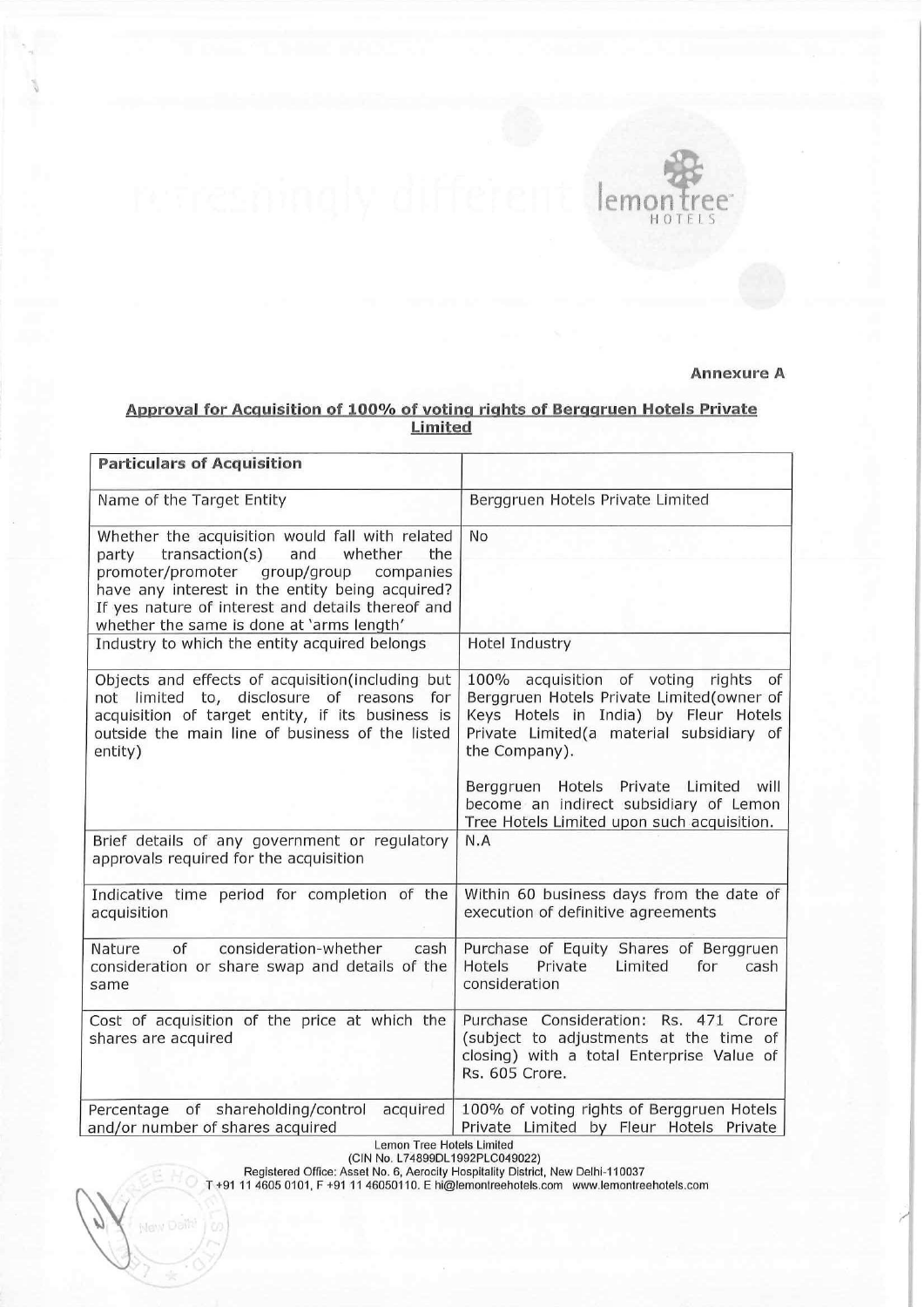

|                                                                                                                                                                                                                                                               | Limited(a material subsidiary<br>of<br>the<br>Company)                                                                                                                                                                                                                                                                                                                                                                                 |
|---------------------------------------------------------------------------------------------------------------------------------------------------------------------------------------------------------------------------------------------------------------|----------------------------------------------------------------------------------------------------------------------------------------------------------------------------------------------------------------------------------------------------------------------------------------------------------------------------------------------------------------------------------------------------------------------------------------|
| Brief background about the entity acquired in<br>terms of products/line of business acquired,<br>date of incorporation, history of last 3 years<br>turnover, country in which the acquired entity<br>presence and any other significant<br>has<br>information | Terms of products/line of business:<br>Company is owning and operating Hotels<br>under the brands i.e Keys Prima, Keys<br>Select and Keys Lite<br>Date of Incorporation: 12.09.2006<br><b>Turnover for last 3 years:</b><br>FY 2019: Rs. 8660.83 Lakhs<br>FY 2018: Rs. 7802.85 Lakhs<br>FY 2017: Rs. 7184.45 Lakhs<br>Country in which the acquired<br>entity<br>other<br>presence and<br>has<br>any<br>significant information: India |

## Details of Amalgamation/Merger

| <b>Particulars of Amalgamation/Merger</b>                                                                                    |                                                                                                                                                                            |
|------------------------------------------------------------------------------------------------------------------------------|----------------------------------------------------------------------------------------------------------------------------------------------------------------------------|
| Name of the entity(ies) forming part of the<br>amalgamation/merger, details in brief such as<br>size, turnover               | Transferee Company: Fleur Hotels Private<br>Limited, a material subsidiary of the<br>Company having a turnover<br>of<br>Rs.<br>11,447.49 Lakhs as on March 31, 2019        |
|                                                                                                                              | Transferor Company: Meringue Hotels<br>Private Limited owner of Lemon Tree<br>Premier Mumbai which has<br>become<br>operational on 28 <sup>th</sup> June, 2019             |
| Whether the transaction would fall within related<br>party transaction? If yes, whether the same is<br>done at "arms Length" | Yes and it is on arm length basis on the<br>basis of external valuation                                                                                                    |
| Area of business of the entity(ies)                                                                                          | Hotels Business of both the entities                                                                                                                                       |
| Rational for amalgamation/merger                                                                                             | For consolidating the operations within the<br>group structure                                                                                                             |
| In case of cash consideration- amount<br>or<br>otherwise share exchange ratio                                                | Share Exchange Ratio: 5699 fully paid up<br>Equity Shares in Fleur Hotels Private<br>Limited of Rs 10 (Rupees Ten only) each<br>for every 1000 fully paid up Equity Shares |
| Lemon Tree Hotels Limited                                                                                                    |                                                                                                                                                                            |

(CIN No. L74899DL1992PLC049022)

 $\overline{\phantom{0}}$ 

New Daily

 $\omega$ 

Registered Office: Asset No. 6, Aerocity Hospitalily District, New Delhi»110037

T +91 <sup>11</sup> 4605 0101, <sup>F</sup> +91 <sup>11</sup> 46050110. <sup>E</sup> hi@lemontreehotels.com www.lemontreehotels.com